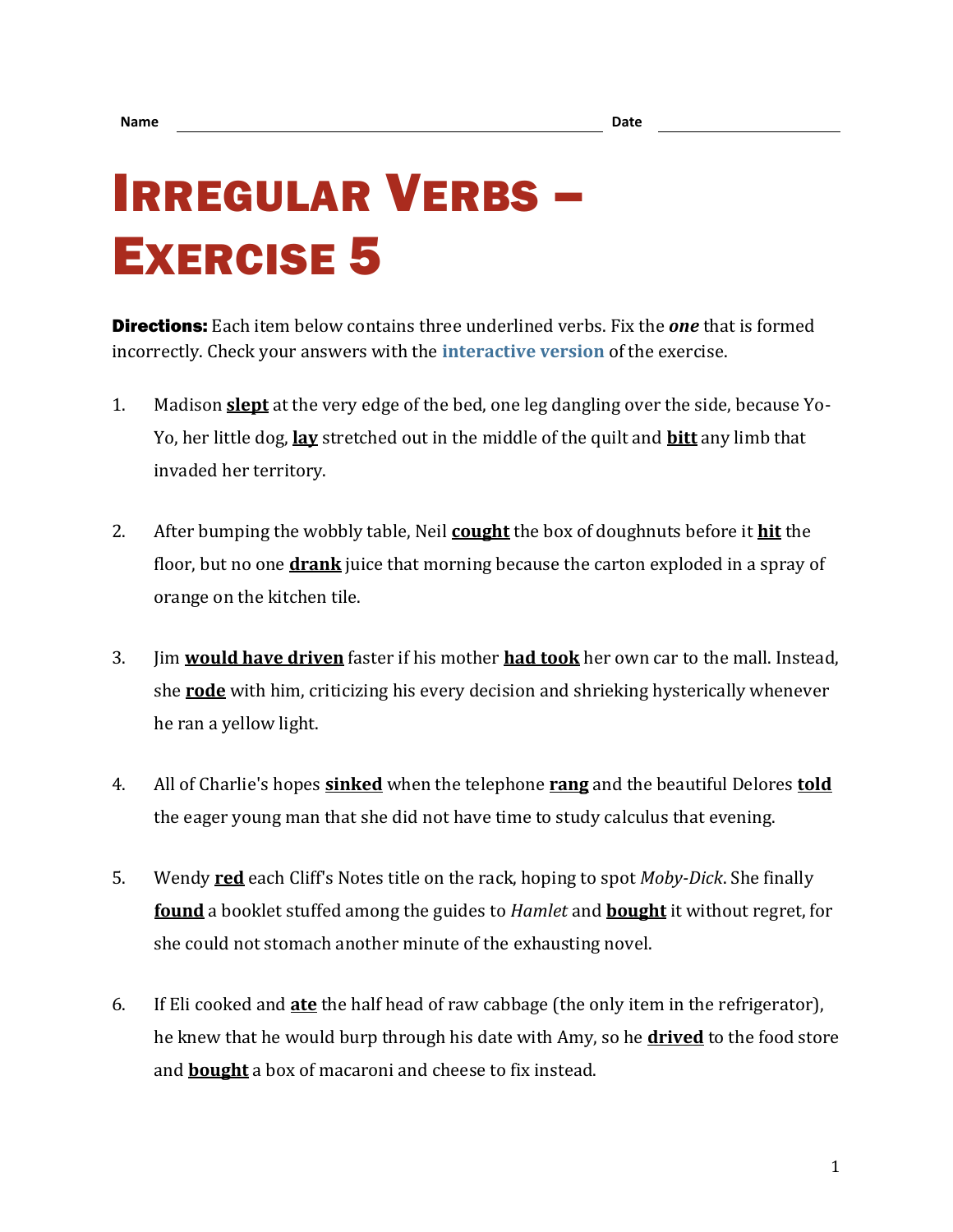- 7. Bryan **had had** enough of his sister's loud stereo and bad taste in music, so he **went** to her room, banged on the door, and **teld** Melissa that if she refused to reduce the volume, then he would return with his baseball bat to pound her boom box into little bits.
- 8. Marsha sat at the dining room table, wondering (and worrying) what dish her husband might serve. Brent's refusal to use measuring devices **ment** that her tongue either **leapt** in surprise at the excessive seasoning or **lay** in her mouth, bored with the bland taste.
- 9. Latoya **would have swum** farther, but a cramp **stang** her side, so she **rode** a wave into shore and spent the afternoon watching handsome young men parading on the beach.
- 10. Although Leroy **has read** travel books about every exotic country imaginable, he refuses to visit in person. He worries that he **might be stinged** by a poisonous spider, **bitten** by a deadly snake, or convinced to order pickled monkey brains at a restaurant where he does not know the language.
- 11. At the coffee house table, Willie **spread** out his laptop computer, cell phone, and smart watch. He **gived** the impression that he had important business, but in truth, he **wrote** love letters to his girlfriend, counting the minutes until she returned his phone call.
- 12. Kareem **drank** the hot tea that Sarah **laid** on the counter. Although the steaming liquid burned his throat, it did erase the terrible taste of the squid eyeball stew that he **had ate**.
- 13. Maria **knowed** the futility of her task that October afternoon. As she **swept** off the front sidewalk, more leaves **fell** from the trees overhead, sprinkling the concrete with color.